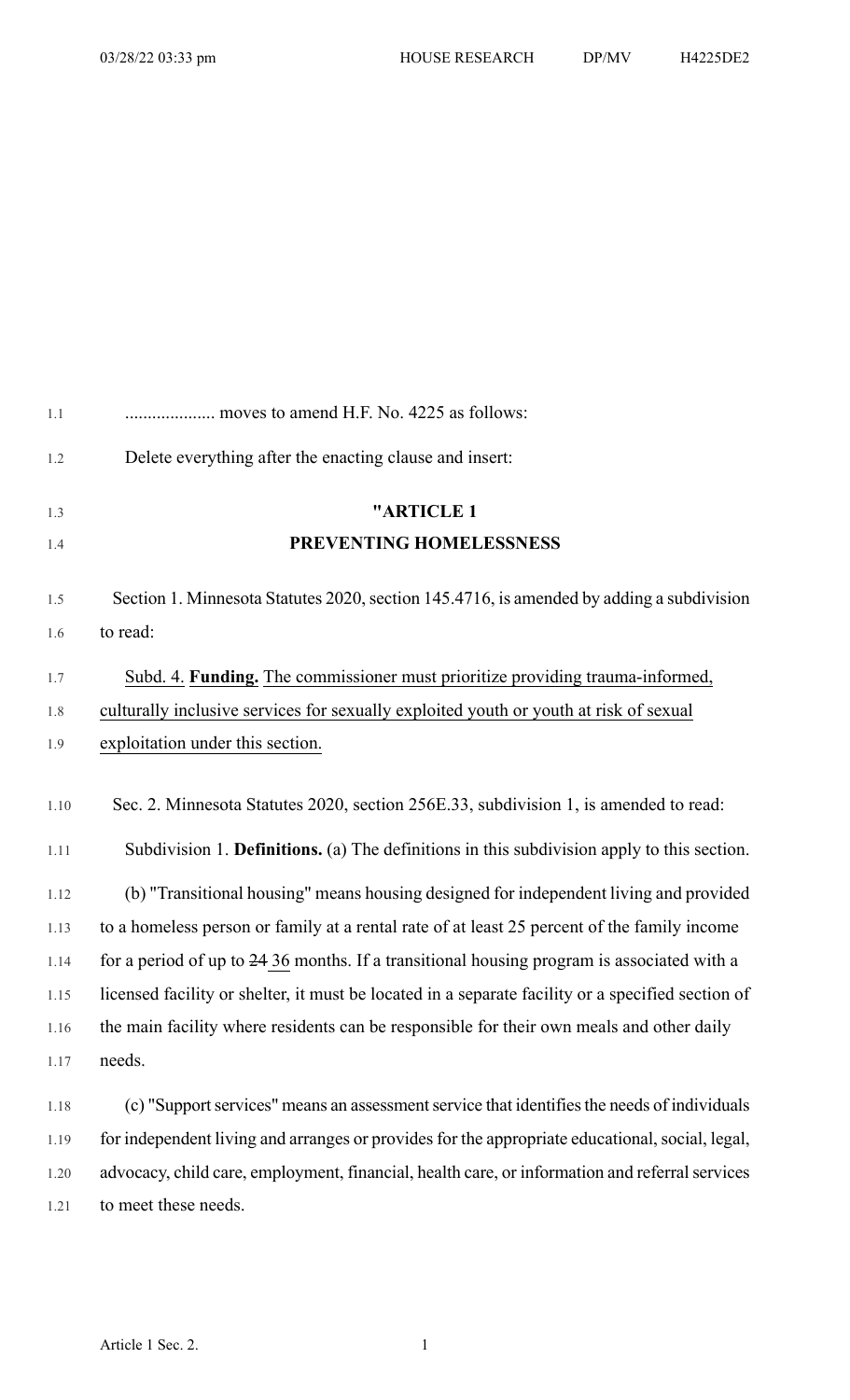2.1 Sec. 3. Minnesota Statutes 2020, section 256E.33, subdivision 2, is amended to read:

2.2 Subd. 2. **Establishment and administration.** A transitional housing program is 2.3 established to be administered by the commissioner. The commissioner may make grants 2.4 to eligible recipients or enter into agreements with community action agencies or other 2.5 public or private nonprofit agencies to make grants to eligible recipients to initiate, maintain, 2.6 or expand programs to provide transitional housing and support services for persons in need 2.7 of transitional housing, which may include up to six months of follow-up support services 2.8 for persons who complete transitional housing as they stabilize in permanent housing. The 2.9 commissioner must ensure that money appropriated to implement this section is distributed 2.10 as soon as practicable. The commissioner may make grants directly to eligible recipients. 2.11 The commissioner may extend use up to ten percent of the appropriation available for of 2.12 this program for persons needing assistance longer than 24 36 months.

2.13 Sec. 4. Minnesota Statutes 2020, section 256I.03, subdivision 7, is amended to read:

2.14 Subd. 7. **Countable income.** "Countable income" means all income received by an 2.15 applicant or recipient as described under section 256P.06, less any applicable exclusions or 2.16 disregards. For a recipient of any cash benefit from the SSI program who does not live in 2.17 a setting as described in section 256I.04, subdivision 2a, paragraph (b), clause (2), countable 2.18 income means the SSI benefit limit in effect at the time the person is a recipient of housing 2.19 support, less the medical assistance personal needs allowance under section 256B.35. If the 2.20 SSI limit or benefit is reduced for a person due to events other than receipt of additional 2.21 income, countable income means actual income less any applicable exclusions and disregards. 2.22 For a recipient of any cash benefit from the SSI program who lives in a setting as described 2.23 in section 256I.04, subdivision 2a, paragraph (b), clause (2), countable income means 30 2.24 percent of the recipient's SSI benefit amount at the time the person is a recipient of housing 2.25 support. For a recipient of any cash benefit from veterans' programs who lives in a setting 2.26 as described in section 256I.04, subdivision 2a, paragraph (b), clause (2), countable income 2.27 means 30 percent of the recipient's veterans' benefit amount at the time the person is a 2.28 recipient of housing support.

2.31 Subd. 7. **Awarding of grants.** (a) Grants shall be awarded under this section only after

2.32 a review of the grant recipient's application materials, including past performance and

2.33 utilization of grant money. The commissioner shall not reduce an existing grant award

<sup>2.29</sup> Sec. 5. Minnesota Statutes 2020, section 256K.45, is amended by adding a subdivision to 2.30 read: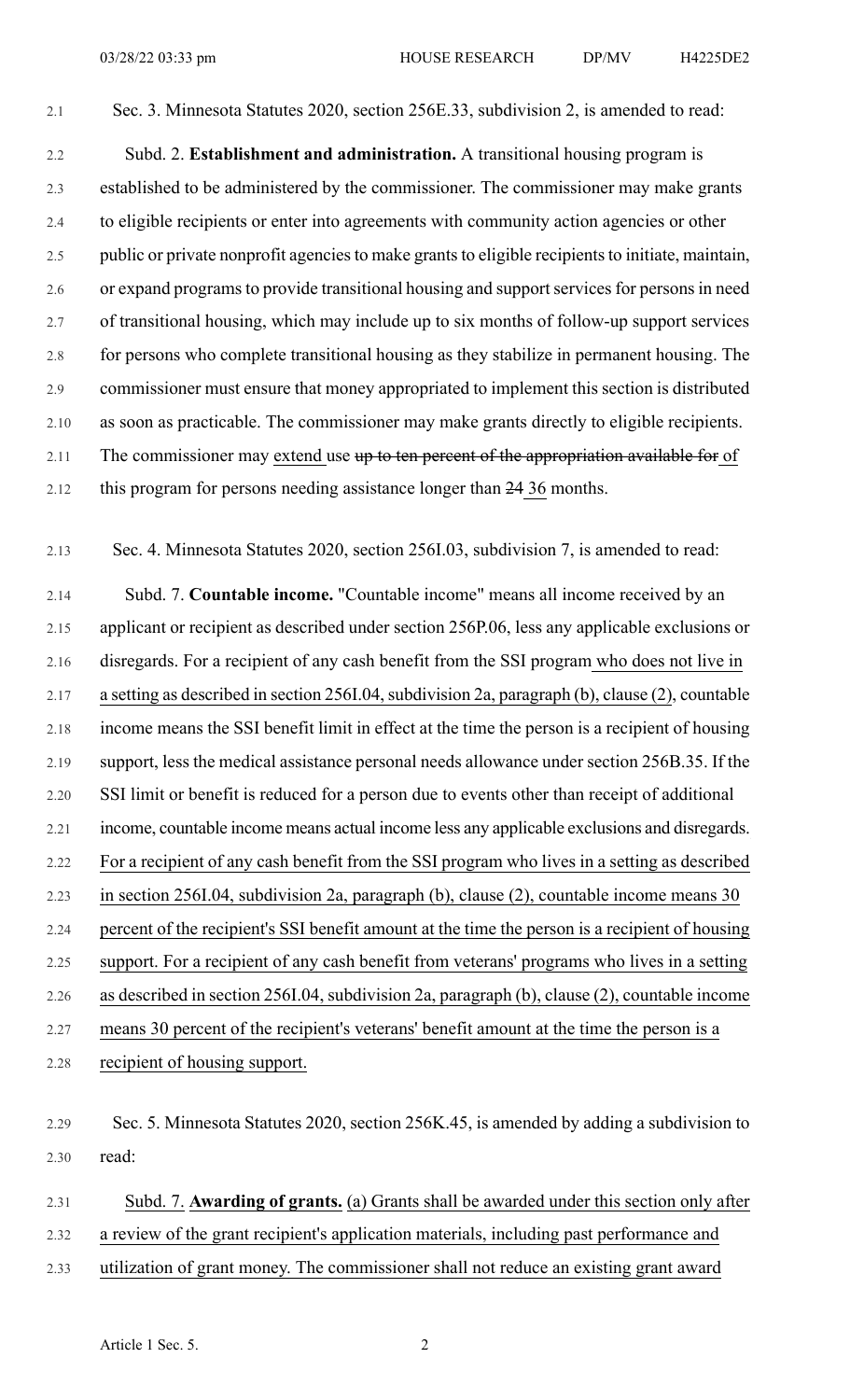| 3.1  | amount unless the commissioner first determines that the grant recipient has failed to meet                       |
|------|-------------------------------------------------------------------------------------------------------------------|
| 3.2  | performance measures or has used grant money improperly.                                                          |
| 3.3  | (b) For grants awarded pursuant to a two-year grant contract, the commissioner shall                              |
| 3.4  | permit grant recipients to carry over any unexpended amount from the first contract year                          |
| 3.5  | to the second contract year.                                                                                      |
| 3.6  | Sec. 6. Laws 2021, First Special Session chapter 8, article 6, section 1, subdivision 7, is                       |
| 3.7  | amended to read:                                                                                                  |
| 3.8  | Subd. 7. Report. (a) No later than February 1, 2022, the task force shall submit an initial                       |
| 3.9  | report to the chairs and ranking minority members of the house of representatives and senate                      |
| 3.10 | committees and divisions with jurisdiction over housing and preventing homelessness on                            |
| 3.11 | its findings and recommendations.                                                                                 |
| 3.12 | (b) No later than $\frac{\text{August 31, 2022}}{\text{December 15, 2022}}$ , the task force shall submit a final |
| 3.13 | report to the chairs and ranking minority members of the house of representatives and senate                      |
| 3.14 | committees and divisions with jurisdiction over housing and preventing homelessness on                            |
| 3.15 | its findings and recommendations.                                                                                 |
| 3.16 | Sec. 7. PREGNANT AND PARENTING HOMELESS YOUTH STUDY.                                                              |
| 3.17 | (a) The commissioner of human services must conduct a study of the prevalence of                                  |
| 3.18 | pregnancy and parenting among homeless youths and youths who are at risk of homelessness.                         |
| 3.19 | (b) The commissioner shall submit a final report by December 31, 2023, to the chairs                              |
| 3.20 | and ranking minority members of the legislative committees with jurisdiction over human                           |
| 3.21 | services finance and policy.                                                                                      |
| 3.22 | Sec. 8. SEXUAL EXPLOITATION AND TRAFFICKING STUDY.                                                                |
| 3.23 | (a) The commissioner of health must conduct a prevalence study on youth and adult                                 |
| 3.24 | victim survivors of sexual exploitation and trafficking.                                                          |
| 3.25 | (b) The commissioner shall submit a final report by June 30, 2024, to the chairs and                              |
| 3.26 | ranking minority members of the legislative committees with jurisdiction over human                               |
| 3.27 | services finance and policy.                                                                                      |
| 3.28 | Sec. 9. EMERGENCY SHELTER FACILITIES.                                                                             |
| 3.29 | Subdivision 1. Definitions. (a) For the purposes of this section, the following terms have                        |
| 3.30 | the meanings given.                                                                                               |
|      |                                                                                                                   |

Article 1 Sec. 9. 3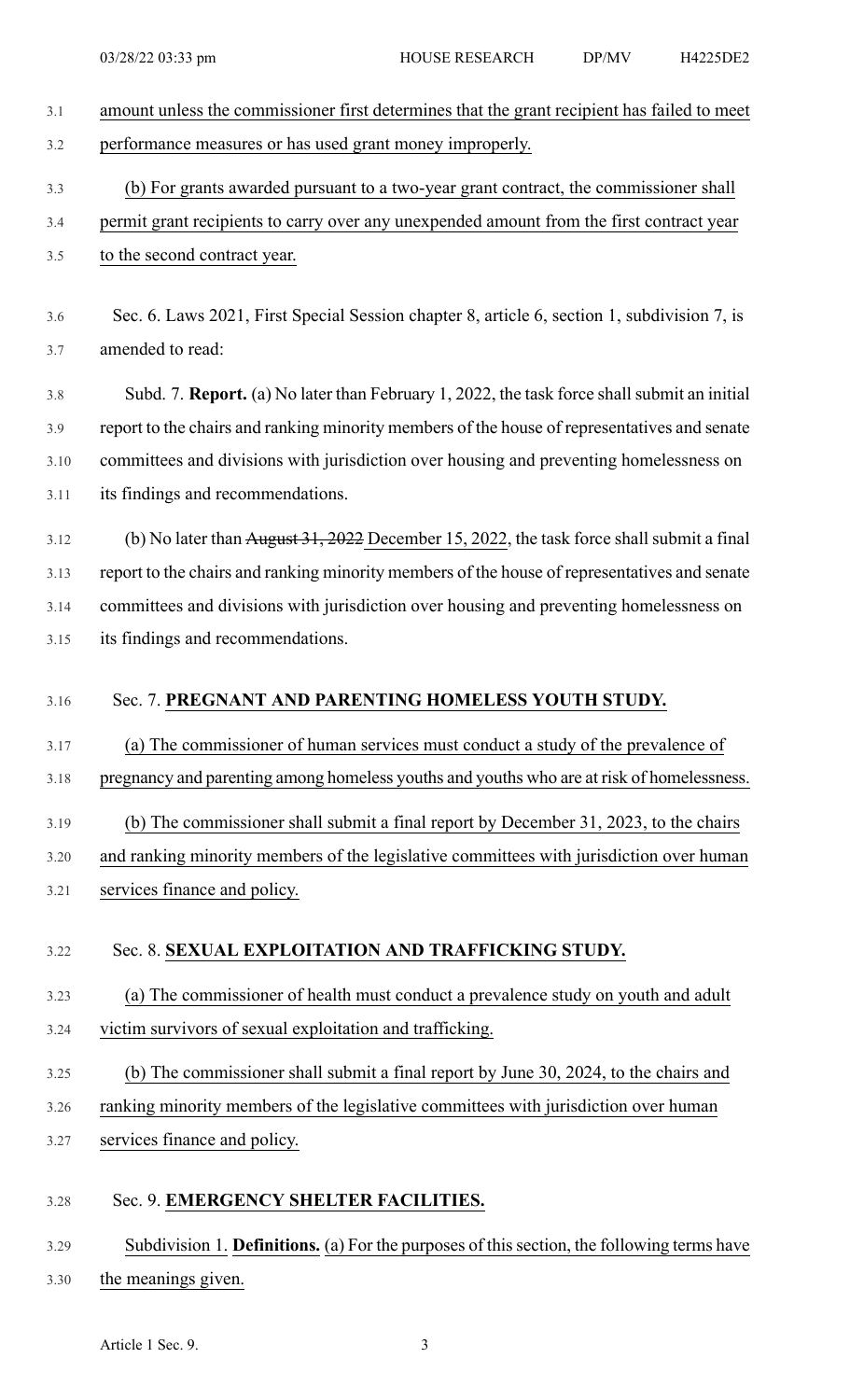| 4.1  | (b) "Commissioner" means the commissioner of human services.                                    |
|------|-------------------------------------------------------------------------------------------------|
| 4.2  | (c) "Eligible applicant" means a statutory or home rule charter city, county, Tribal            |
| 4.3  | government, not-for-profit corporation under section $501(c)(3)$ of the Internal Revenue        |
| 4.4  | Code, or housing and redevelopment authority established under Minnesota Statutes, section      |
| 4.5  | 469.003.                                                                                        |
| 4.6  | (d) "Emergency shelter facility" or "facility" means a facility that provides a safe, sanitary, |
| 4.7  | accessible, and suitable emergency shelter for individuals and families experiencing            |
| 4.8  | homelessness, regardless of whether the facility provides emergency shelter during the day,     |
| 4.9  | overnight, or both.                                                                             |
| 4.10 | Subd. 2. Project criteria. (a) The commissioner shall prioritize grants under this section      |
| 4.11 | for projects that improve or expand emergency shelter facility options by:                      |
| 4.12 | (1) adding additional emergency shelter facilities by renovating existing facilities not        |
| 4.13 | currently operating as emergency shelter facilities;                                            |
| 4.14 | (2) adding additional emergency shelter facility beds by renovating existing emergency          |
| 4.15 | shelter facilities, including major projects that address an accumulation of deferred           |
| 4.16 | maintenance or repair or replacement of mechanical, electrical, and safety systems and          |
| 4.17 | components in danger of failure;                                                                |
| 4.18 | (3) adding additional emergency shelter facility beds through acquisition and construction      |
| 4.19 | of new emergency shelter facilities; and                                                        |
| 4.20 | (4) improving the safety, sanitation, accessibility, and habitability of existing emergency     |
| 4.21 | shelter facilities, including major projects that address an accumulation of deferred           |
| 4.22 | maintenance or repair or replacement of mechanical, electrical, and safety systems and          |
| 4.23 | components in danger of failure.                                                                |
| 4.24 | (b) A grant under this section may be used to pay for 100 percent of total project capital      |
| 4.25 | expenditures, or a specified project phase, up to \$10,000,000 per project.                     |
| 4.26 | (c) All projects funded with a grant under this section must meet all applicable state and      |
| 4.27 | local building codes at the time of project completion.                                         |
| 4.28 | (d) The commissioner must use a competitive request for proposal process to identify            |
| 4.29 | potential projects and eligible applicants on a statewide basis.                                |
| 4.30 | <b>EFFECTIVE DATE.</b> This section is effective July 1, 2022.                                  |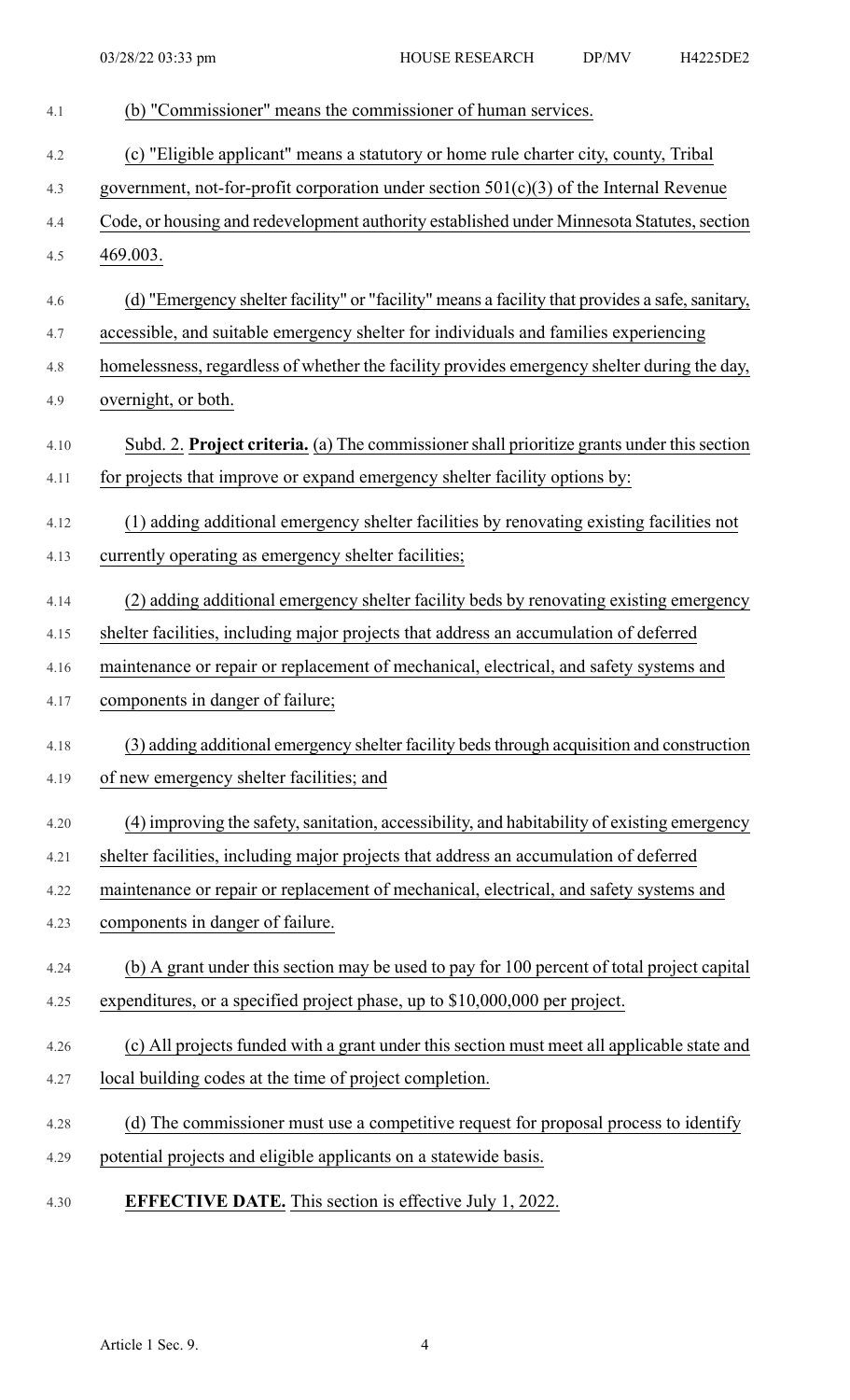| 5.1          |                                                                                                   | <b>ARTICLE 2</b>      |                         |                               |             |
|--------------|---------------------------------------------------------------------------------------------------|-----------------------|-------------------------|-------------------------------|-------------|
| 5.2          |                                                                                                   | <b>APPROPRIATIONS</b> |                         |                               |             |
| 5.3          | Section 1. HEALTH AND HUMAN SERVICES APPROPRIATIONS.                                              |                       |                         |                               |             |
| 5.4          | The sums shown in the columns marked "Appropriations" are added to or, if shown in                |                       |                         |                               |             |
| 5.5          | parentheses, subtracted from the appropriations in Laws 2021, First Special Session chapter       |                       |                         |                               |             |
| 5.6          | 7, article 16, to the agencies and for the purposes specified in this article. The appropriations |                       |                         |                               |             |
| 5.7          | are from the general fund or other named fund and are available for the fiscal years indicated    |                       |                         |                               |             |
| 5.8          | for each purpose. The figures "2022" and "2023" used in this article mean that the addition       |                       |                         |                               |             |
| 5.9          | to or subtraction from the appropriation listed under them is available for the fiscal year       |                       |                         |                               |             |
| 5.10         | ending June 30, 2022, or June 30, 2023, respectively. Base adjustments mean the addition          |                       |                         |                               |             |
| 5.11         | to or subtraction from the base level adjustment set in Laws 2021, First Special Session          |                       |                         |                               |             |
| 5.12         | chapter 7, article 16. Supplemental appropriations and reductions to appropriations for the       |                       |                         |                               |             |
| 5.13         | fiscal year ending June 30, 2022, are effective the day following final enactment unless a        |                       |                         |                               |             |
| 5.14         | different effective date is explicit.                                                             |                       |                         |                               |             |
|              |                                                                                                   |                       |                         |                               |             |
| 5.15         |                                                                                                   |                       |                         | <b>APPROPRIATIONS</b>         |             |
|              |                                                                                                   |                       |                         |                               |             |
| 5.16         |                                                                                                   |                       |                         | <b>Available for the Year</b> |             |
| 5.17         |                                                                                                   |                       |                         | <b>Ending June 30</b>         |             |
| 5.18         |                                                                                                   |                       |                         | 2022                          | 2023        |
|              |                                                                                                   |                       |                         |                               |             |
| 5.19<br>5.20 | Sec. 2. COMMISSIONER OF HUMAN<br><b>SERVICES</b>                                                  |                       |                         |                               |             |
| 5.21         | Subdivision 1. Total Appropriation                                                                |                       | $\overline{\mathbf{S}}$ | 14,000,000 \$                 | 129,950,000 |
|              |                                                                                                   |                       |                         |                               |             |
| 5.22         | Appropriations by Fund                                                                            |                       |                         |                               |             |
| 5.23         | 2022                                                                                              | 2023                  |                         |                               |             |
| 5.24         | 14,000,000<br>General                                                                             | 129,950,000           |                         |                               |             |
| 5.25         | Subd. 2. Grant Programs; Children and                                                             |                       |                         |                               |             |
| 5.26         | <b>Economic Support Grants</b>                                                                    |                       |                         | $-0-$                         | 49,450,000  |
| 5.27         | (a) Transitional Housing. $$2,500,000$ in fiscal                                                  |                       |                         |                               |             |
| 5.28         | year 2023 is for transitional housing programs                                                    |                       |                         |                               |             |
| 5.29         | under Minnesota Statutes, section 256E.33.                                                        |                       |                         |                               |             |
| 5.30         | (b) Shelter-Linked Youth Mental Health                                                            |                       |                         |                               |             |
| 5.31         | Grants. $$1,650,000$ in fiscal year 2023 is for                                                   |                       |                         |                               |             |
| 5.32         | shelter-linked youth mental health grants under                                                   |                       |                         |                               |             |
| 5.33         | Minnesota Statues, section 256K.46.                                                               |                       |                         |                               |             |
|              |                                                                                                   |                       |                         |                               |             |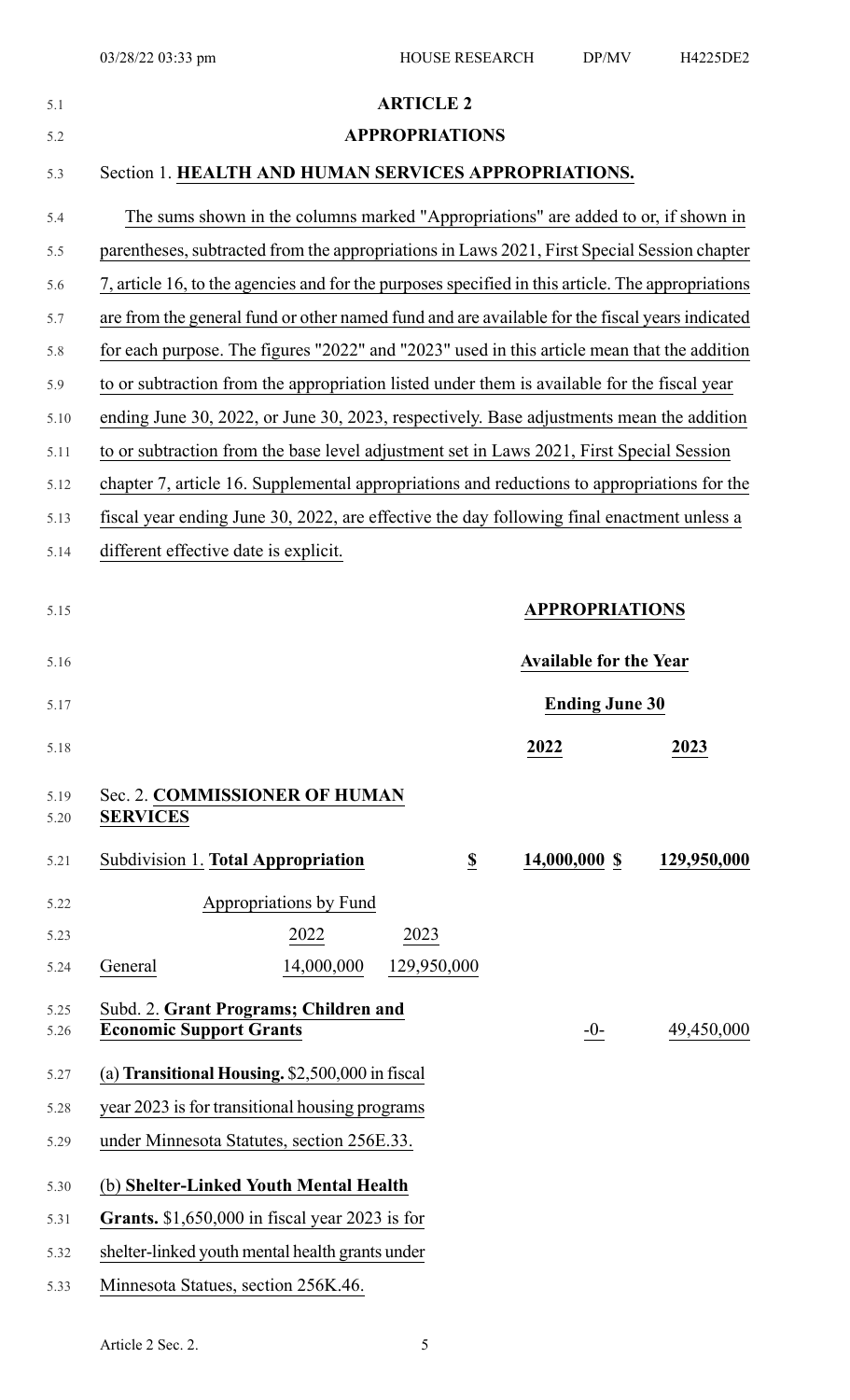6.22 Subd. 3. **Safe Harbor Grants** -0- 5,500,000

6.29 Subd. 4. **Emergency Shelter Facilities** -0- 75,000,000

| 6.1  | (c) Emergency Services Grants. \$35,000,000       |       |
|------|---------------------------------------------------|-------|
| 6.2  | in fiscal year 2023 is for emergency services     |       |
| 6.3  | under Minnesota Statutes, section 256E.36.        |       |
| 6.4  | The base for this appropriation is $$25,000,000$  |       |
| 6.5  | in fiscal year 2024 and \$25,000,000 in fiscal    |       |
| 6.6  | year 2025. Grant allocation balances in the       |       |
| 6.7  | first year do not cancel but are available in the |       |
| 6.8  | second year.                                      |       |
| 6.9  | (d) Homeless Youth Act. $$10,000,000$ in          |       |
| 6.10 | fiscal year 2023 is for homeless youth act        |       |
| 6.11 | grants under Minnesota Statutes, section          |       |
| 6.12 | 256K.45, subdivision 1. Grant allocation          |       |
| 6.13 | balances in the first year do not cancel but are  |       |
| 6.14 | available in the second year.                     |       |
| 6.15 | (e) Pregnant and Parenting Homeless Youth         |       |
| 6.16 | Study. \$300,000 in fiscal year 2023 is to fund   |       |
| 6.17 | a study of the prevalence of pregnancy and        |       |
| 6.18 | parenting among homeless youths and youths        |       |
| 6.19 | who are at risk of homelessness. This is a        |       |
| 6.20 | onetime appropriation and is available until      |       |
| 6.21 | June 30, 2024.                                    |       |
| 6.22 | Subd. 3. Safe Harbor Grants                       | $-0-$ |
| 6.23 | Safe Harbor Grants. \$5,500,000 in fiscal         |       |
| 6.24 | year 2023 is for safe harbor grants to fund       |       |
| 6.25 | street outreach, emergency shelter, and           |       |
| 6.26 | transitional and long-term housing beds for       |       |
| 6.27 | sexually exploited youth and youth at risk of     |       |
| 6.28 | exploitation.                                     |       |
| 6.29 | Subd. 4. Emergency Shelter Facilities             | -0-   |
| 6.30 | <b>Emergency Shelter Facilities. \$75,000,000</b> |       |
| 6.31 | in fiscal year 2023 is for grants to eligible     |       |
| 6.32 | applicants for the acquisition of property, site  |       |
| 6.33 | preparation, including demolition, predesign,     |       |
| 6.34 | design, construction, renovation, furnishing,     |       |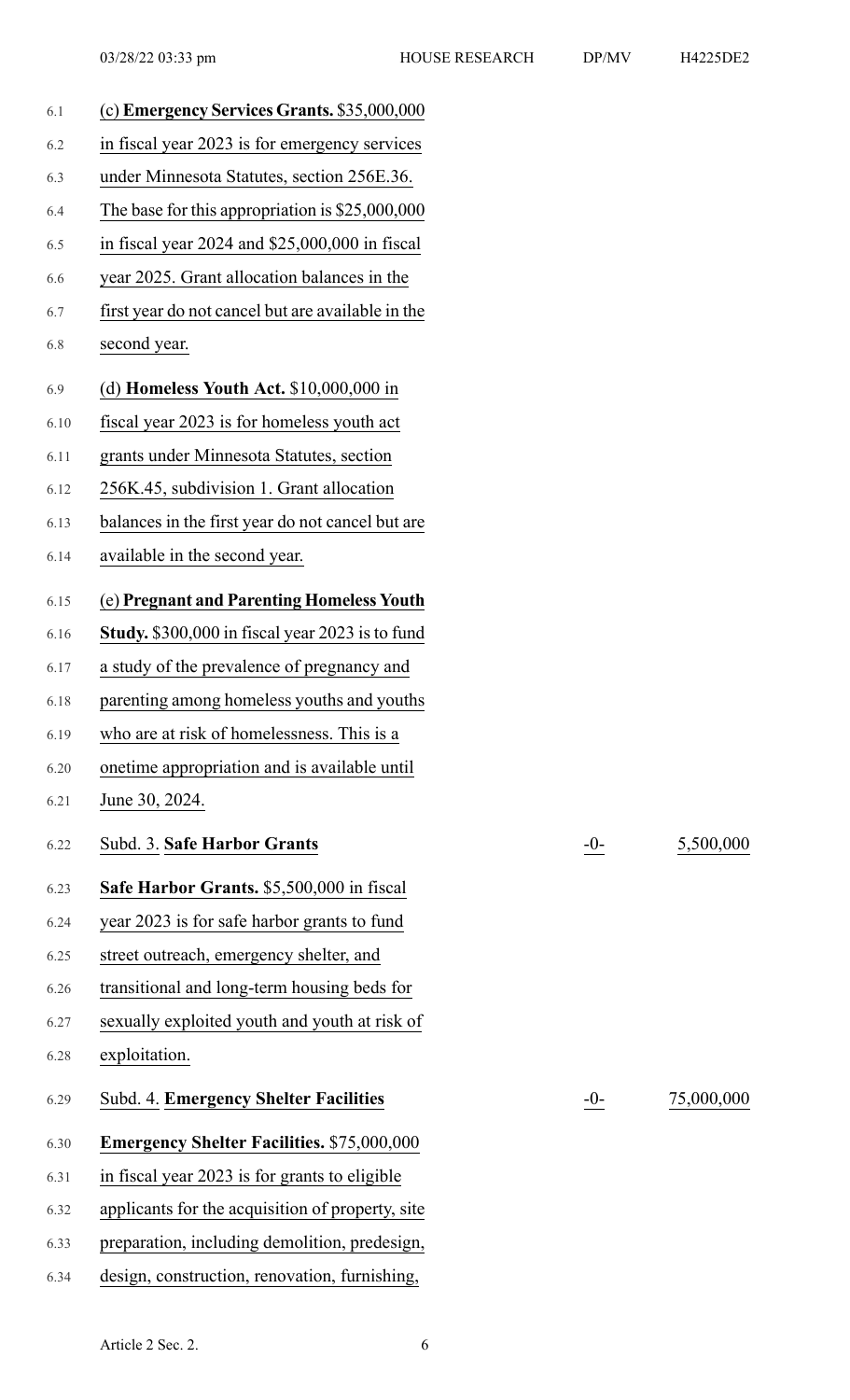| 7.1        | and equipping of emergency shelter facilities       |
|------------|-----------------------------------------------------|
| 7.2        | in accordance with emergency shelter facilities     |
| 7.3        | project criteria in this act. This is a onetime     |
| 7.4        | appropriation and is available until June 30,       |
| 7.5        | 2025.                                               |
| 7.6<br>7.7 | Subd. 5. Heading Home Ramsey Continuum of<br>Care   |
| 7.8        | <b>Heading Home Ramsey Continuum of Care.</b>       |
| 7.9        | (a) $$8,000,000$ in fiscal year 2022 is for a grant |
| 7.10       | to fund and support Heading Home Ramsey             |
| 7.11       | Continuum of Care. This is a onetime                |
| 7.12       | appropriation. The grant shall be used for:         |
| 7.13       | (1) maintaining funding for a 100-bed family        |
| 7.14       | shelter that had been funded by CARES Act           |
| 7.15       | money;                                              |
| 7.16       | (2) maintaining funding for an existing             |
| 7.17       | 100-bed single room occupancy shelter and           |
| 7.18       | developing a replacement single-room                |
| 7.19       | occupancy shelter for housing up to 100 single      |
| 7.20       | adults; and                                         |
| 7.21       | (3) maintaining current day shelter                 |
| 7.22       | programming that had been funded with               |
| 7.23       | CARES Act money and developing a                    |
| 7.24       | replacement for current day shelter facilities.     |
| 7.25       | (b) Ramsey County may use up to ten percent         |
| 7.26       | of this appropriation for administrative            |
| 7.27       | expenses.                                           |
| 7.28       | (c) The commissioner shall make available           |
| 7.29       | the grant funds under this section by May 1,        |
| 7.30       | 2022.                                               |
| 7.31       | (d) The unencumbered balance in the first year      |
| 7.32       | does not cancel but is available until June 30,     |
| 7.33       | 2025.                                               |
|            |                                                     |

 $8,000,000$   $-0$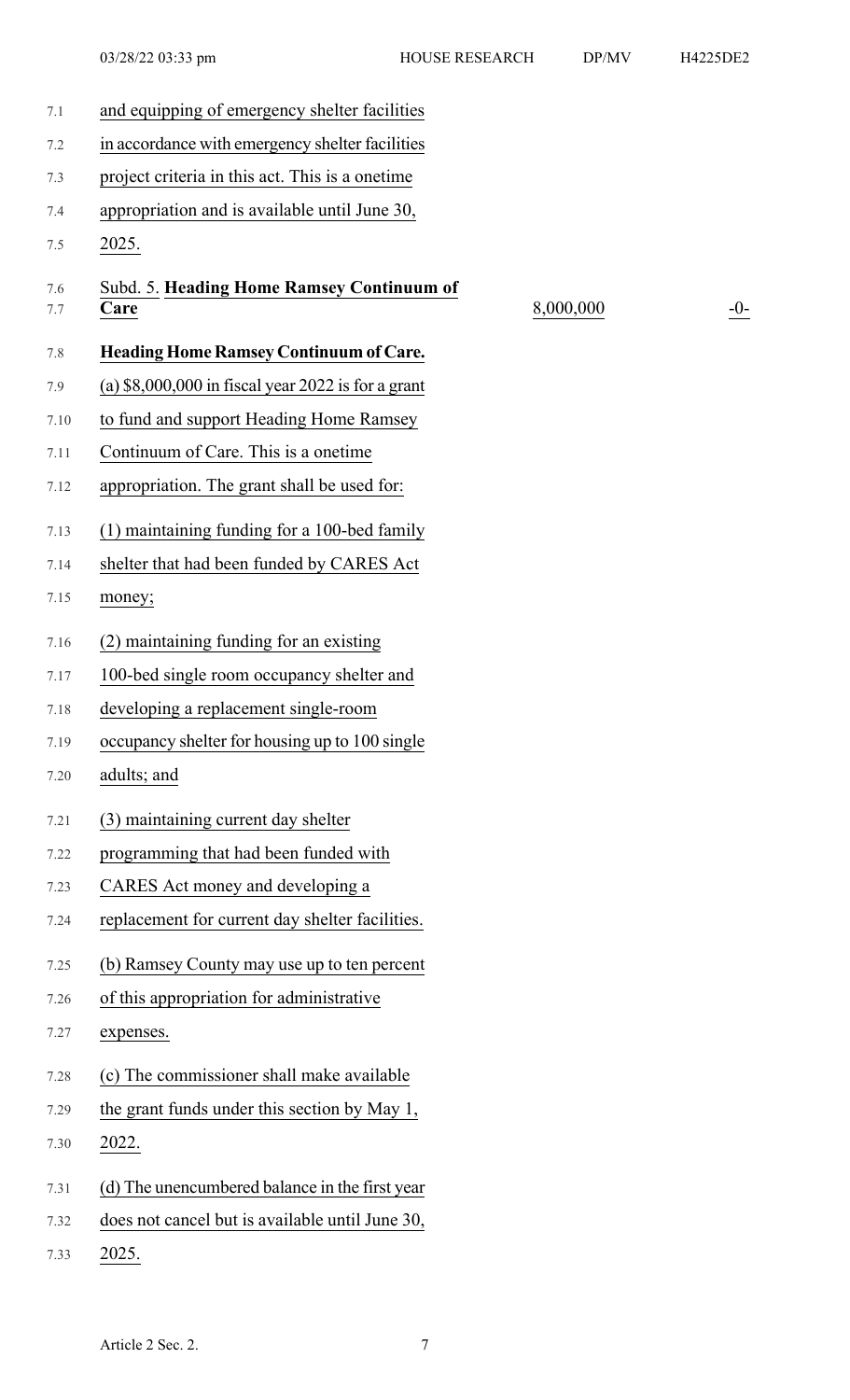| 8.1<br>8.2 | Subd. 6. Hennepin County Funding for Serving<br><b>Homeless Persons</b> | 6,000,000 | $-0-$ |
|------------|-------------------------------------------------------------------------|-----------|-------|
| 8.3        | <b>Hennepin County Funding for Serving</b>                              |           |       |
| 8.4        | Homeless Persons. (a) \$6,000,000 in fiscal                             |           |       |
| 8.5        | year 2022 is for a grant to fund and support                            |           |       |
| 8.6        | Hennepin County shelters and services for                               |           |       |
| 8.7        | persons experiencing homelessness. This is a                            |           |       |
| 8.8        | onetime appropriation. Of this appropriation:                           |           |       |
| 8.9        | $(1)$ up to \$4,000,000 in matching grant funding                       |           |       |
| 8.10       | is to design, construct, equip, and furnish                             |           |       |
| 8.11       | Simpson Housing Services shelter facility in                            |           |       |
| 8.12       | the city of Minneapolis; and                                            |           |       |
| 8.13       | $(2)$ up to \$2,000,000 is to maintain current                          |           |       |
| 8.14       | shelter and homeless response programming                               |           |       |
| 8.15       | that had been funded with federal funding                               |           |       |
| 8.16       | from the CARES Act of the American Rescue                               |           |       |
| 8.17       | Plan Act, including:                                                    |           |       |
| 8.18       | (i) shelter operations and services to maintain                         |           |       |
| 8.19       | services at Avivo Village, including a shelter                          |           |       |
| 8.20       | comprised of 100 private dwellings and the                              |           |       |
| 8.21       | American Indian Community Development                                   |           |       |
| 8.22       | Corporation Homeward Bound 50-bed shelter;                              |           |       |
| 8.23       | (ii) shelter operations and services to maintain                        |           |       |
| 8.24       | shelter services 24 hours per day, seven days                           |           |       |
| 8.25       | per week;                                                               |           |       |
| 8.26       | (iii) housing-focused case management; and                              |           |       |
| 8.27       | (iv) shelter diversion services.                                        |           |       |
| 8.28       | (b) Hennepin County may contract with                                   |           |       |
| 8.29       | eligible nonprofit organizations and local and                          |           |       |
| 8.30       | Tribal governmental units to provide services                           |           |       |
| 8.31       | under the grant program.                                                |           |       |
|            |                                                                         |           |       |